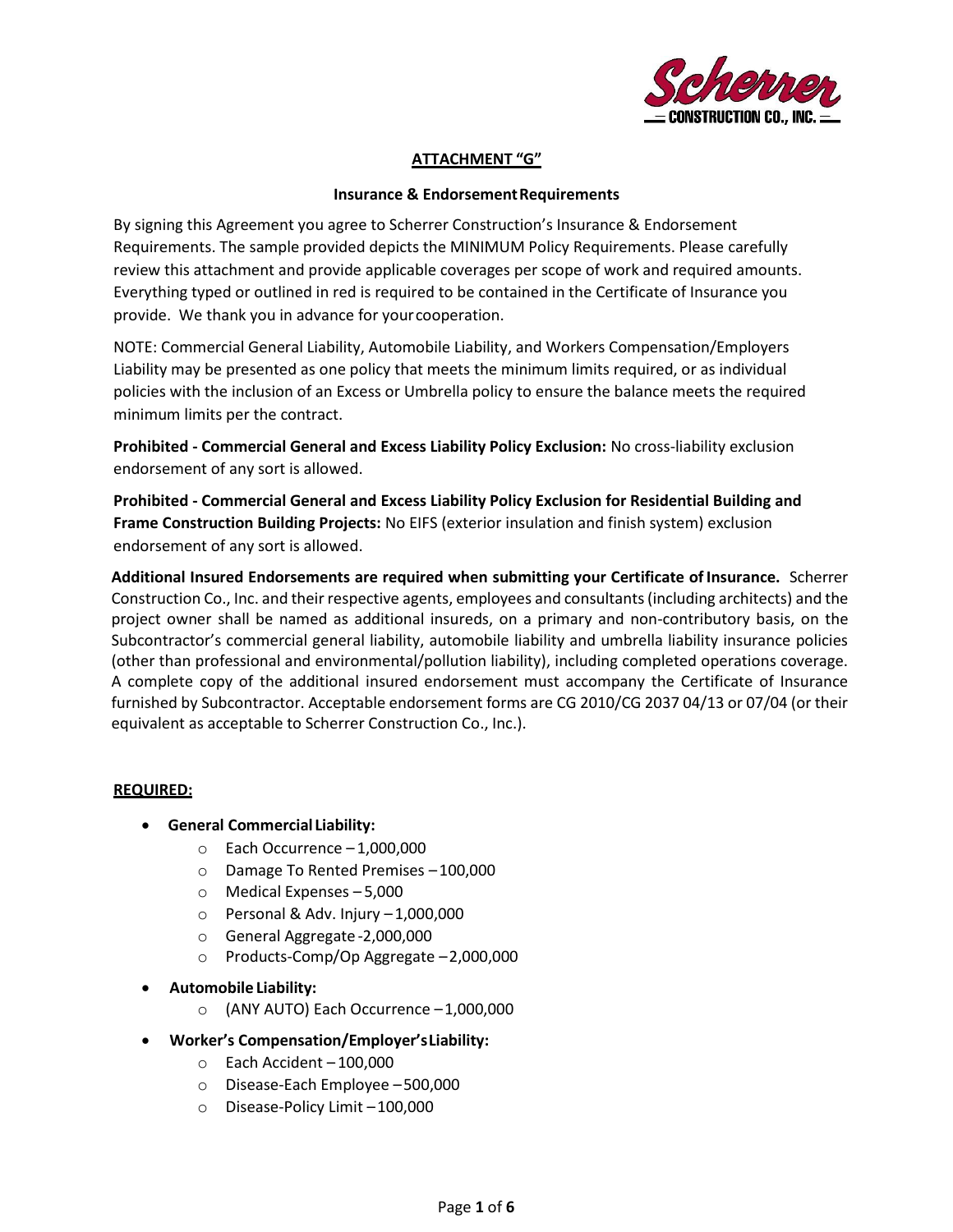

# **Endorsements:**

#### **A: Excess/UmbrellaLiability**

- Each Occurrence 5,000,000
- Aggregate 5,000,000

# **REQUIRED ifscope of work includes, but is not limited to, any of the following categories:**

- Acoustic Engineers
- Interior Fit out
- Aerial/Mast Erection
- Air Conditioning
- Barrier Installation
- Cofferdams
- Concrete Repairs/Pourers
- Critical Building Systems
- Damp Proofing
- Design/Performance
- Dewatering
- Diamond Drillers
- Dryliners
- Earthwork Retention
- Electrical
- Excavation
- Fascias/Soffits/Guttering
- Fencing
- Flooring
- Formwork
- Furnish/Install Products
- Glazing
- Haulers/Couriers
- HVAC
- Insulation
- Landscaping
- Lift Installation/Maintenance (efficacy available)
- Loft Installation
- Mechanical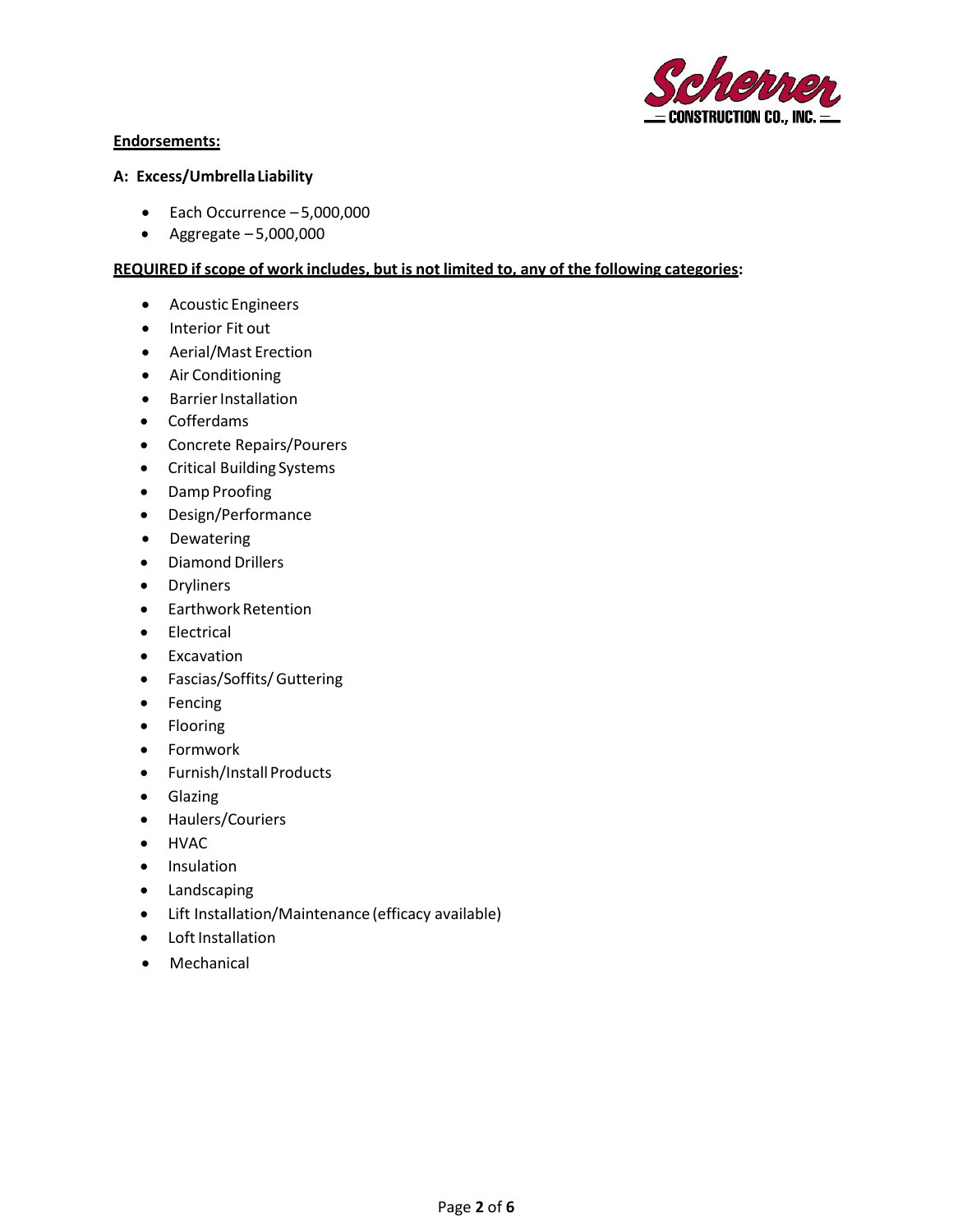

Bricklayers

- Caissons
- Carpentry/Joinery
- Ceiling/Partitioning
- Cladding
- Painting/Decorating
- Paving
- Piling
- Plant Hire
- Plastering
- Plumbing
- Pre-cast Concrete installation
- Refrigeration
- Roofing
- Roughcasting / Rendering
- Shop & Office fitting Electrical (Alarms/CCTV Efficacyextension)
- Sign Erection
- Soil Stabilization
- Solar Panel Installation
- Steel Fixing
- Steeplejacks
- Shuttering
- Stone Masonry
- Structural Components of Building
- Tilers
- Tunneling
- Underpinning
- Watertight integrity of building
- Window Cleaners

# **B: Environmental Liability(Pollution)**

• Each Claim - 1,000,000

# **REQUIRED ifscope of work includes, but is not limited to, any of the following categories:**

- Lead removal or abatement
- Asbestos removal or abatement
- Mold removal
- Underground storage tankremoval
- Any pollution cleanup or remediation work or services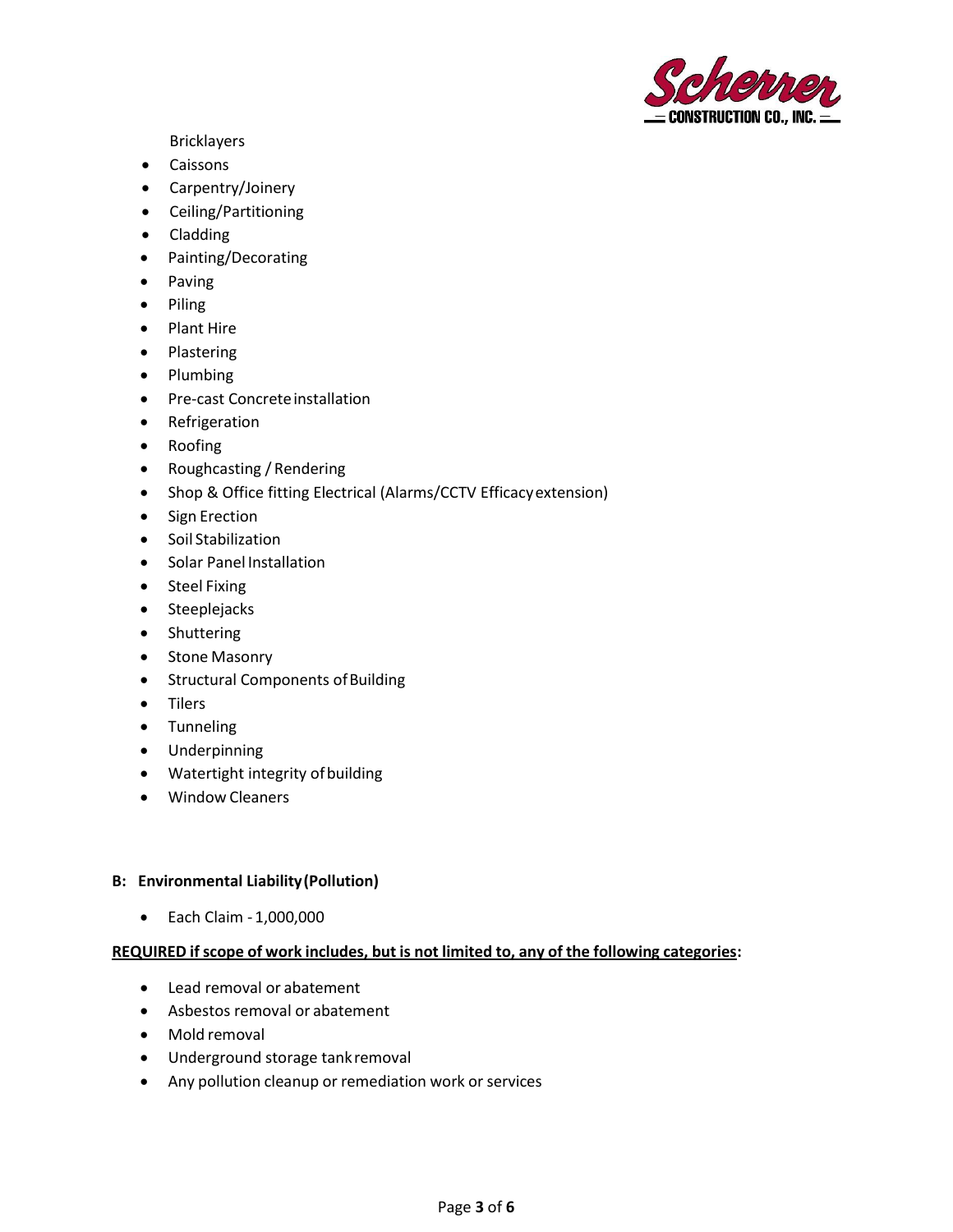

## **C: Owners and Contractors Protective Coverage**

**REQUIRED ifscope of work includes, but is not limited to, any of the following categories:**

- Trenching and shoring
- Blasting

## **D: Professional LiabilityInsurance:**

 $\bullet$  Each Claim  $-1,000,000$ 

## **REQUIRED ifscope of work includes, but is not limited to, any of the following categories:**

- Engineering Services
- Architectural Services
- Design Services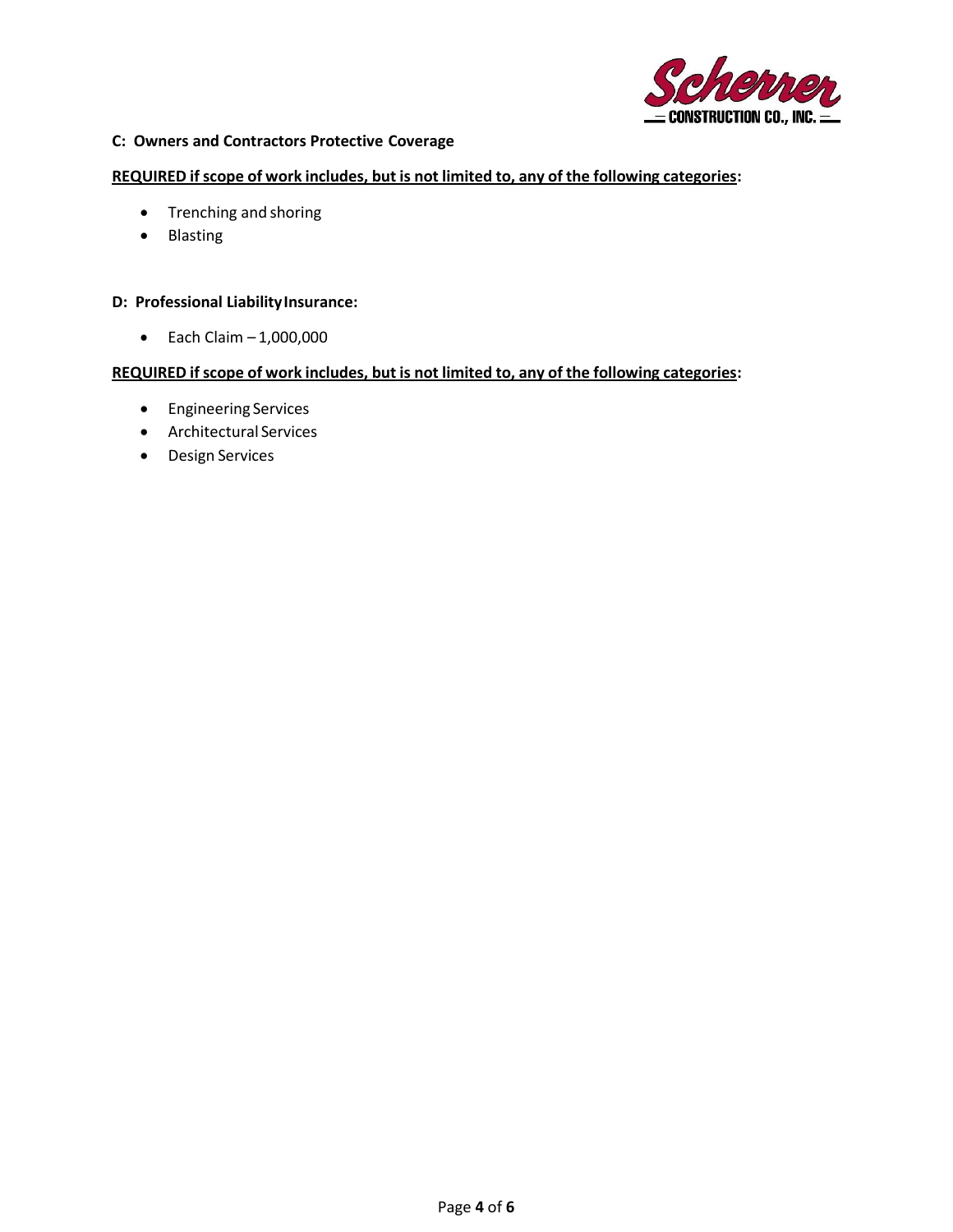| **SAMPLE**                                                                                                                                                                                                                                                                                                                                                                                                                                                                                                                                                                                                                                                                                                                                                                                          |                                                                                      |                              |   |                            |                                                                                                                      |                                                                                                                                                                                                   |                                                 |                                                                              |                                        |  |
|-----------------------------------------------------------------------------------------------------------------------------------------------------------------------------------------------------------------------------------------------------------------------------------------------------------------------------------------------------------------------------------------------------------------------------------------------------------------------------------------------------------------------------------------------------------------------------------------------------------------------------------------------------------------------------------------------------------------------------------------------------------------------------------------------------|--------------------------------------------------------------------------------------|------------------------------|---|----------------------------|----------------------------------------------------------------------------------------------------------------------|---------------------------------------------------------------------------------------------------------------------------------------------------------------------------------------------------|-------------------------------------------------|------------------------------------------------------------------------------|----------------------------------------|--|
| DATE(MM/DD/YYYY)<br><b>CERTIFICATE OF LIABILITY INSURANCE</b>                                                                                                                                                                                                                                                                                                                                                                                                                                                                                                                                                                                                                                                                                                                                       |                                                                                      |                              |   |                            |                                                                                                                      |                                                                                                                                                                                                   |                                                 |                                                                              |                                        |  |
| THIS CERTIFICATE IS ISSUED AS A MATTER OF INFORMATION ONLY AND CONFERS NO RIGHTS UPON THE CERTIFICATE HOLDER. THIS<br>CERTIFICATE DOES NOT AFFIRMATIVELY OR NEGATIVELY AMEND, EXTEND OR ALTER THE COVERAGE AFFORDED BY THE POLICIES BELOW.<br>THIS CERTIFICATE OF INSURANCE DOES NOT CONSTITUTE A CONTRACT BETWEEN THE ISSUING INSURER(S), AUTHORIZED<br>REPRESENTATIVE OR PRODUCER, AND THE CERTIFICATE HOLDER.                                                                                                                                                                                                                                                                                                                                                                                    |                                                                                      |                              |   |                            |                                                                                                                      |                                                                                                                                                                                                   |                                                 |                                                                              |                                        |  |
| IMPORTANT: If the certificate holder is an ADDITIONAL INSURED, the policy(ies) must have ADDITIONAL INSURED provisions or be endorsed. If<br>SUBROGATION IS WAIVED, subject to the terms and conditions of the policy, certain policies may require an endorsement. A statement on this<br>certificate does not confer rights to the certificate holder in lieu of such endorsement(s).                                                                                                                                                                                                                                                                                                                                                                                                             |                                                                                      |                              |   |                            |                                                                                                                      |                                                                                                                                                                                                   |                                                 |                                                                              |                                        |  |
| <b>PRODUCER</b>                                                                                                                                                                                                                                                                                                                                                                                                                                                                                                                                                                                                                                                                                                                                                                                     | <b>CONTACT<br/>NAME:</b>                                                             |                              |   |                            |                                                                                                                      |                                                                                                                                                                                                   |                                                 |                                                                              |                                        |  |
| <b>Pertinent Information</b>                                                                                                                                                                                                                                                                                                                                                                                                                                                                                                                                                                                                                                                                                                                                                                        |                                                                                      |                              |   |                            | <b>PHONE</b><br>FAX<br>(A/C, No):<br>(A/C, No, Ext):<br>E-MAIL<br>ADDRESS:                                           |                                                                                                                                                                                                   |                                                 |                                                                              |                                        |  |
| <b>INSURED</b>                                                                                                                                                                                                                                                                                                                                                                                                                                                                                                                                                                                                                                                                                                                                                                                      |                                                                                      |                              |   |                            | <b>INSURER(S) AFFORDING COVERAGE</b><br><b>NAIC#</b><br><b>INSURER A:</b> : Insurance Carrier :<br><b>INSURER B:</b> |                                                                                                                                                                                                   |                                                 |                                                                              |                                        |  |
|                                                                                                                                                                                                                                                                                                                                                                                                                                                                                                                                                                                                                                                                                                                                                                                                     |                                                                                      |                              |   |                            | <b>INSURER C:</b>                                                                                                    |                                                                                                                                                                                                   |                                                 |                                                                              |                                        |  |
| <b>Pertinent Information</b>                                                                                                                                                                                                                                                                                                                                                                                                                                                                                                                                                                                                                                                                                                                                                                        |                                                                                      |                              |   |                            | <b>INSURER D:</b><br><b>INSURER E:</b><br><b>INSURER F:</b>                                                          |                                                                                                                                                                                                   |                                                 |                                                                              |                                        |  |
| <b>COVERAGES</b>                                                                                                                                                                                                                                                                                                                                                                                                                                                                                                                                                                                                                                                                                                                                                                                    |                                                                                      |                              |   | <b>CERTIFICATE NUMBER:</b> |                                                                                                                      |                                                                                                                                                                                                   |                                                 | <b>REVISION NUMBER:</b>                                                      |                                        |  |
| THIS IS TO CERTIFY THAT THE POLICIES OF INSURANCE LISTED BELOW HAVE BEEN ISSUED TO THE INSURED NAMED ABOVE FOR THE POLICY PERIOD<br>INDICATED. NOTWITHSTANDING ANY REQUIREMENT, TERM OR CONDITION OF ANY CONTRACT OR OTHER DOCUMENT WITH RESPECT TO WHICH THIS<br>CERTIFICATE MAY BE ISSUED OR MAY PERTAIN, THE INSURANCE AFFORDED BY THE POLICIES DESCRIBED HEREIN IS SUBJECT TO ALL THE TERMS,<br>EXCLUSIONS AND CONDITIONS OF SUCH POLICIES. LIMITS SHOWN MAY HAVE BEEN REDUCED BY PAID CLAIMS.                                                                                                                                                                                                                                                                                                  |                                                                                      |                              |   |                            |                                                                                                                      |                                                                                                                                                                                                   |                                                 |                                                                              |                                        |  |
| <b>INSR</b><br>LTR                                                                                                                                                                                                                                                                                                                                                                                                                                                                                                                                                                                                                                                                                                                                                                                  | <b>TYPE OF INSURANCE</b>                                                             | <b>ADDL SUBR</b><br>INSD WVD |   | <b>POLICYNUMBER</b>        |                                                                                                                      | POLICY EFF<br>(MM/DD/YYYY)                                                                                                                                                                        | POLICY EXP<br>(MM/DD/YYYY)                      | <b>LIMITS</b>                                                                |                                        |  |
| х<br>A                                                                                                                                                                                                                                                                                                                                                                                                                                                                                                                                                                                                                                                                                                                                                                                              | <b>COMMERCIAL GENERAL LIABILITY</b><br>CLAIMS-MADE X OCCUR                           | Y                            | Y | 123456                     |                                                                                                                      | 1/1/19                                                                                                                                                                                            | 1/1/20                                          | <b>EACHOCCURRENCE</b><br><b>DAMAGE TO RENTED</b><br>PREMISES (Ea occurrence) | \$1,000,000<br>\$100,000<br>\$5,000    |  |
|                                                                                                                                                                                                                                                                                                                                                                                                                                                                                                                                                                                                                                                                                                                                                                                                     |                                                                                      |                              |   |                            |                                                                                                                      |                                                                                                                                                                                                   |                                                 | MED EXP (Any one person)<br>PERSONAL & ADV INJURY                            | \$1,000,000                            |  |
| GEN'L AGGREGATE LIMIT APPLIES PER:                                                                                                                                                                                                                                                                                                                                                                                                                                                                                                                                                                                                                                                                                                                                                                  |                                                                                      |                              |   |                            |                                                                                                                      |                                                                                                                                                                                                   |                                                 | <b>GENERAL AGGREGATE</b>                                                     | $\frac{1}{2}$ ,000,000                 |  |
| PRO-<br>POLICY X<br>$X$ LOC<br><b>JECT</b>                                                                                                                                                                                                                                                                                                                                                                                                                                                                                                                                                                                                                                                                                                                                                          |                                                                                      |                              |   |                            |                                                                                                                      |                                                                                                                                                                                                   | PRODUCTS - COMP/OP AGG                          | 2,000,000                                                                    |                                        |  |
| AUTOMOBILE LIABILITY                                                                                                                                                                                                                                                                                                                                                                                                                                                                                                                                                                                                                                                                                                                                                                                |                                                                                      |                              |   |                            |                                                                                                                      |                                                                                                                                                                                                   |                                                 | <b>COMBINED SINGLE LIMIT</b><br>(Ea accident)                                | \$1,000,000                            |  |
| $\mathsf{X}$<br>ANY AUTO<br>Α                                                                                                                                                                                                                                                                                                                                                                                                                                                                                                                                                                                                                                                                                                                                                                       | OWNED<br><b>SCHEDULED</b><br><b>AUTOS ONLY</b><br>AUTOS<br>NON-OWNED<br><b>HIRED</b> |                              | Y | 987654                     | 1/1/19                                                                                                               | 1/1/20                                                                                                                                                                                            | BODILY INJURY (Per person)                      | \$                                                                           |                                        |  |
|                                                                                                                                                                                                                                                                                                                                                                                                                                                                                                                                                                                                                                                                                                                                                                                                     |                                                                                      |                              |   |                            |                                                                                                                      |                                                                                                                                                                                                   | BODILY INJURY (Per accident)<br>PROPERTY DAMAGE | \$<br>\$                                                                     |                                        |  |
| <b>AUTOS ONLY</b>                                                                                                                                                                                                                                                                                                                                                                                                                                                                                                                                                                                                                                                                                                                                                                                   | <b>AUTOS ONLY</b>                                                                    |                              |   |                            |                                                                                                                      |                                                                                                                                                                                                   |                                                 | (Per accident)                                                               | \$                                     |  |
| Χ<br><b>UMBRELLALIAB</b><br>Α<br><b>EXCESSLIAB</b>                                                                                                                                                                                                                                                                                                                                                                                                                                                                                                                                                                                                                                                                                                                                                  | X<br><b>OCCUR</b>                                                                    | YY                           |   | 8765432                    |                                                                                                                      | 1/1/19                                                                                                                                                                                            | 1/1/20                                          | <b>EACHOCCURRENCE</b>                                                        | \$5,000,000                            |  |
| X<br><b>DED</b>                                                                                                                                                                                                                                                                                                                                                                                                                                                                                                                                                                                                                                                                                                                                                                                     | <b>CLAIMS-MADE</b><br>10,000<br><b>RETENTION \$</b>                                  |                              |   |                            |                                                                                                                      |                                                                                                                                                                                                   |                                                 | AGGREGATE                                                                    | \$5,000,000                            |  |
| <b>WORKERS COMPENSATION</b>                                                                                                                                                                                                                                                                                                                                                                                                                                                                                                                                                                                                                                                                                                                                                                         |                                                                                      |                              |   |                            |                                                                                                                      |                                                                                                                                                                                                   |                                                 | OTH-<br>ER<br>PER<br>STATUTE<br>X                                            |                                        |  |
| <b>AND EMPLOYERS' LIABILITY</b><br><b>OPFICERRREMERESSEINERGXECUTIVE</b><br>(Mandatory in NH)                                                                                                                                                                                                                                                                                                                                                                                                                                                                                                                                                                                                                                                                                                       | $\sqrt[N]{}$                                                                         | 654321<br>Y<br>N/A           |   |                            |                                                                                                                      | 1/1/19                                                                                                                                                                                            | 1/1/20                                          | E.L. EACH ACCIDENT                                                           | $\frac{100,000}{100,000}$<br>\$500,000 |  |
| If yes, describe under<br>DESCRIPTION OF OPERATIONS below                                                                                                                                                                                                                                                                                                                                                                                                                                                                                                                                                                                                                                                                                                                                           |                                                                                      |                              |   |                            |                                                                                                                      |                                                                                                                                                                                                   |                                                 | E.L. DISEASE - EA EMPLOYEE<br>E.L. DISEASE - POLICY LIMIT                    | 100,000                                |  |
| <b>Professional Liability</b><br>A   /Environmental Liability                                                                                                                                                                                                                                                                                                                                                                                                                                                                                                                                                                                                                                                                                                                                       |                                                                                      |                              |   | 12345678                   |                                                                                                                      | 1/1/19                                                                                                                                                                                            | 1/1/20                                          | Each Claim                                                                   | \$1,000,000                            |  |
| DESCRIPTION OF OPERATIONS / LOCATIONS / VEHICLES (ACORD 101, Additional Remarks Schedule, may be attached if more space is required)<br>Scherrer Construction Company, Inc. and those required within the contract are listed as Additional Insured on the general liability policy on a primary &<br>non•contributory basis including ongoing and completed operations, on the auto liability policy on a primary & non•contributory basis, and on the umbrella<br>policy on a primary & non-contributory basis. A waiver of subrogation applies in favor of the additional insured's on the general liability, auto liability,<br>umbrella and workers compensation policies.<br>Project: (Project Name & Location)<br>Additional Insureds: Scherrer Construction Co., Inc., (Owner), (Architect) |                                                                                      |                              |   |                            |                                                                                                                      |                                                                                                                                                                                                   |                                                 |                                                                              |                                        |  |
| <b>CERTIFICATE HOLDER</b>                                                                                                                                                                                                                                                                                                                                                                                                                                                                                                                                                                                                                                                                                                                                                                           |                                                                                      |                              |   |                            |                                                                                                                      | <b>CANCELLATION</b>                                                                                                                                                                               |                                                 |                                                                              |                                        |  |
| Scherrer Construction Company, Inc.<br>601 Blackhawk Drive<br>Burlington, WI 53105                                                                                                                                                                                                                                                                                                                                                                                                                                                                                                                                                                                                                                                                                                                  |                                                                                      |                              |   |                            |                                                                                                                      | SHOULD ANY OF THE ABOVE DESCRIBED POLICIES BE CANCELLED BEFORE<br>THE EXPIRATION DATE THEREOF, NOTICE WILL BE DELIVERED IN<br>ACCORDANCE WITH THE POLICY PROVISIONS.<br>AUTHORIZED REPRESENTATIVE |                                                 |                                                                              |                                        |  |
|                                                                                                                                                                                                                                                                                                                                                                                                                                                                                                                                                                                                                                                                                                                                                                                                     |                                                                                      |                              |   |                            |                                                                                                                      | Signature                                                                                                                                                                                         |                                                 |                                                                              |                                        |  |